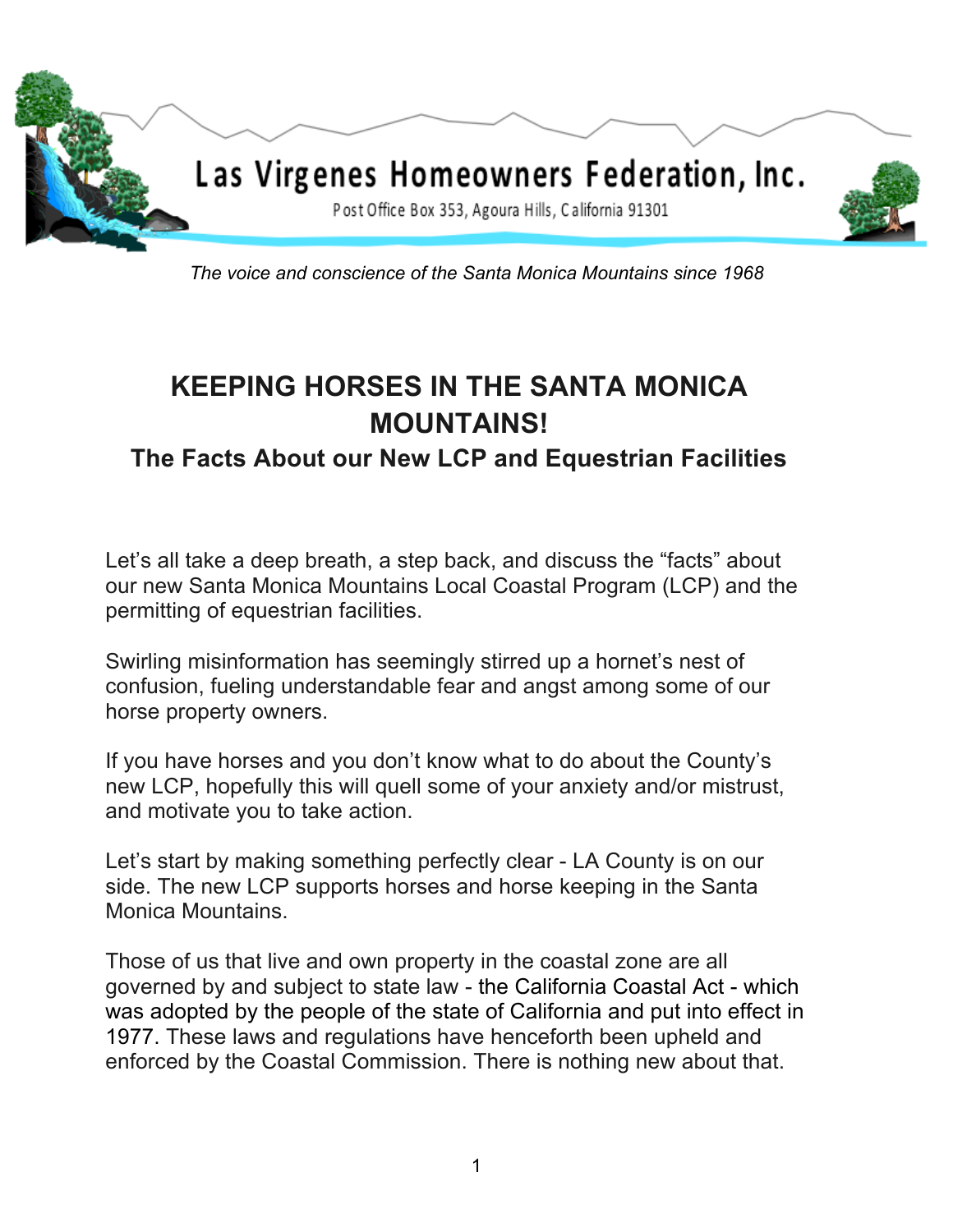Neither is the fact that the Coastal Commission has always required a coastal development permit (CDP) for development - horse facilities included.

The Santa Monica Mountains Local Coastal Program (LCP) – is new. It was voted into law by our Board of Supervisors and certified last year by the Coastal Commission, who passed their authority to enforce the Coastal Act onto LA County. This means the County, not the Coastal Commission, is responsible for approving almost all development in the coastal zone, including equestrian facilities.

### **As a horse property owner in the coastal zone am I better off now under the new LCP? Yes – and here's why:**

The LCP represents the culmination of a 10-year outreach, collaborative effort between LA County and the stakeholders. The equestrian community played an integral role in that – helping to formulate pro-horse policies that have become part of the LCP. LA County went to bat for us to keep horsekeeping in the Santa Monica Mountains and preserve a place for horses as they have traditionally existed in the coastal zone. That was not the direction the Coastal Commission was taking, with countless enforcement cases against residents and imposing thousands and thousands of dollars in fines per day – along with more and more pressure to crack down heavily on so-called violators. Their trend was to gradually ease out horses and LA County's was the opposite - to ensure horses stayed.

As a matter of fact, the new LCP has key horse-friendly features that are not found anywhere else in any other LCP in the state of California – like the "Special Compliance Program". The LCP also now allows for private horse boarding, which was not permitted prior, and it increases by roughly 1200% the area where horses can be kept compared to the previous Coastal Commission practice.

The new LCP guarantees that coastal property owners will always have the ability to keep horses - and LA County is bound to administer the LCP's policies and abide by the law.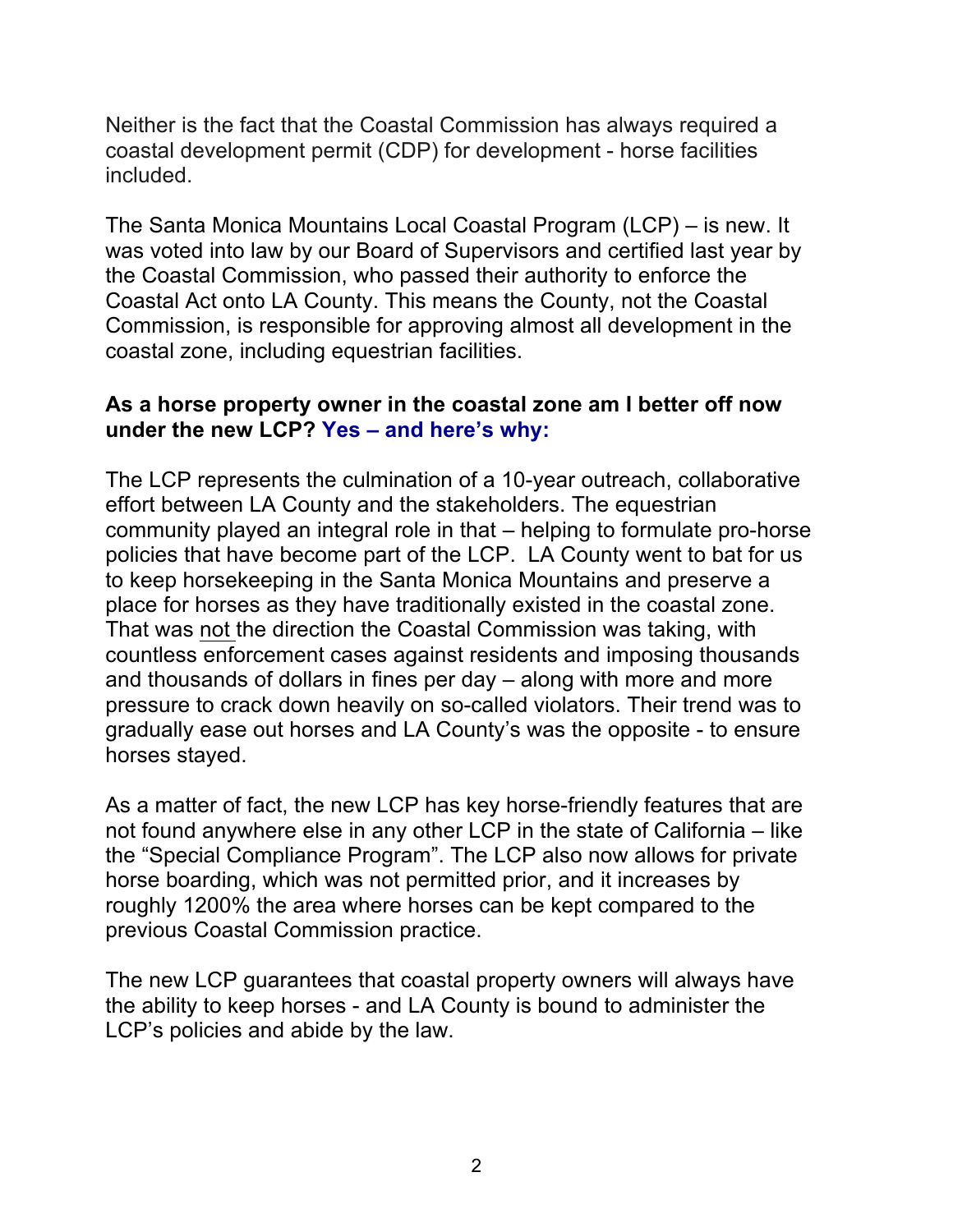So, here are three options to consider and/or take advantage of if you have unpermitted equestrian facilities (e.g. stable, barn, pipe corrals, hay-shed) on your property:

**\*1.** You can qualify for an exemption. Your facilities are "grandfathered" in if they were installed prior to Jan. 1, 1977.

**\*2**. You can apply for a coastal development permit (CDP) (a requirement under previous Coastal Commission authority, too). Comparatively speaking it will be less aggravation, quicker, and cost less across the board than it did in pre-LCP days – with a cost savings of about \$6000 for a CDP.

**\*3.** You can apply for a Special Compliance Program (SCP) permit by Oct. 2016 that will allow you to lawfully keep a horse facility on your property that technically violates the LCP for up to 24 years. Even though the bulk of the cost has to be paid initially, if you spread the cost out over the term of 24 years, it amounts to \$720 a year, or roughly \$60 a month.

### **\*DO YOU QUALIFY FOR AN EXEMPTION?**

If your horse facilities were installed before Jan. 1 1977, they are 'grandfathered' in. You don't 'have' to do anything at all!

If however, you would like to be extra cautious (perhaps your evidence isn't as crystal clear as you would like it to be; or you have a neighbor who doesn't like your horses, etc.), you can ask the County to help you assess/gather proof - and ultimately hopefully obtain a permanent **"Letter of Exemption" for \$1200.** It's your call entirely and your peace of mind. The letter also runs with your property so it is great to have that enhancement/proof on hand if and when you decide to sell.

### **\*DO YOU WANT TO APPLY FOR A CDP? IDEAL TIME IS NOW.**

If you've lived in the coastal zone and have equestrian facilities, but haven't applied previously for a CDP - you know you should get permitted. Now is the time to work with the County to get one. The County is highly motivated to assist and bring its equestrian facility owners into compliance. It has done a good job of streamlining the process and cutting planning and coastal fees. It is now quicker and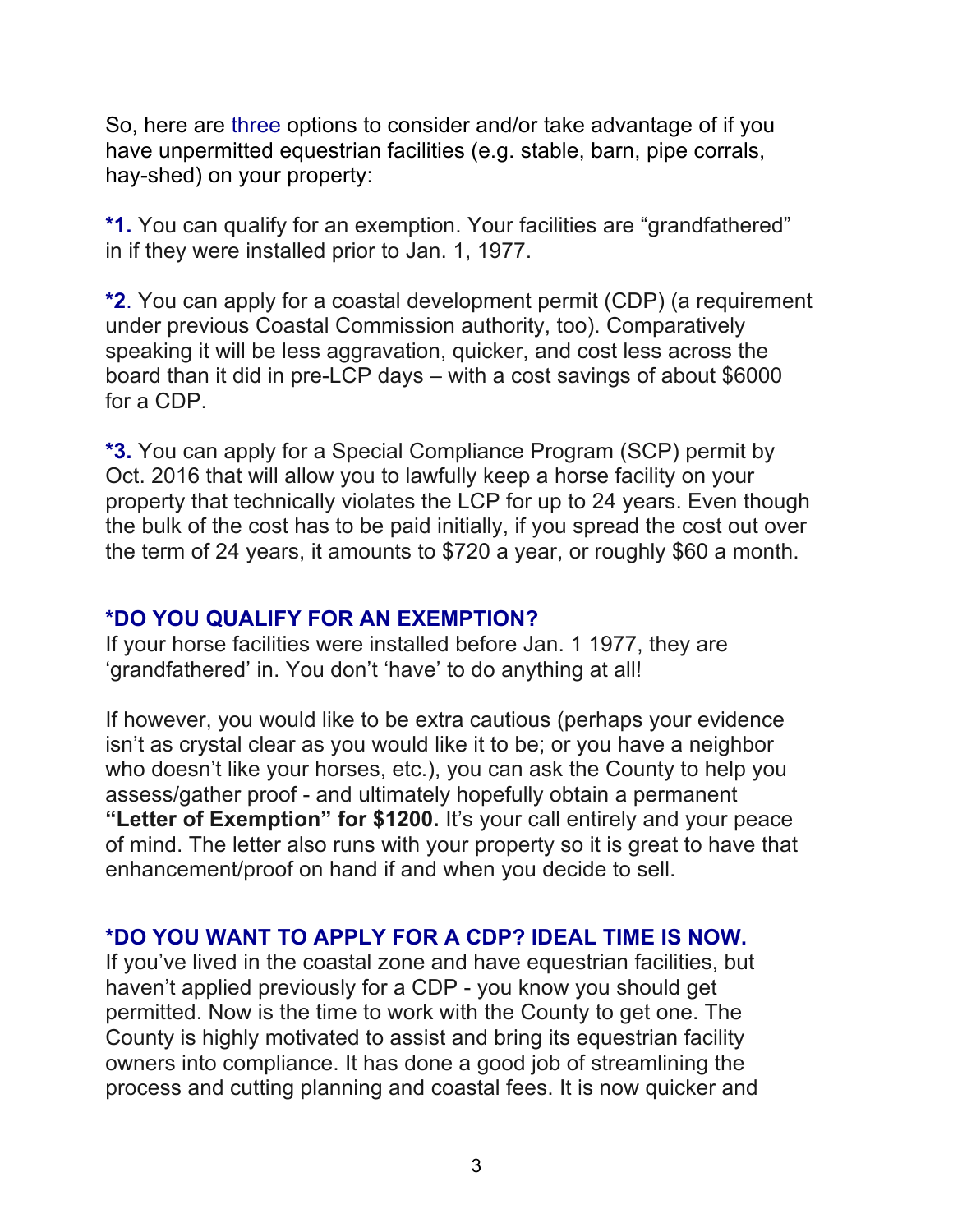costs less money than it did before.

# **Here is a CDP Comparison Pre-LCP to New LCP:**

# Pre-LCP (the old way)

First, you were required to get an "Approval in Concept" from the County which involved a plot plan, biological/environmental review and the Environmental Review Board. Cost was \$8000.

Then, you had to take that County approval to the Coastal Commission to get your CDP which cost an additional \$11,000.

Your total cost for a CDP prior to our new LCP was about \$19,000.

### New LCP

The new LCP brings the permitting authority back to the County and restores local control, with one-stop efficiency. Now, you just have to deal with the County, no more Coastal Commission.

# Total cost for a CDP under the County's new LCP is \$13,000.

## **So, under the new LCP you will save about 30%, or close to \$6000 to obtain a Coastal Development Permit (CDP).**

Once you have a CDP, it follows your property in perpetuity, (as long as you don't change your horse facilities), which is a great thing for your property value!

### **\*DO YOU WANT TO APPLY FOR A "SPECIAL COMPLIANCE PROGRAM" PERMIT BEFORE THE OPPORTUNITY EXPIRES IN OCT. 2016?**

One of the key new horse policies in the LCP, is the opportunity for horse owners to get a special compliance permit - instead of a coastal development permit - because their horse facilities don't or can't meet all of the more stringent permitting requirements. Note however - this chance expires in October of 2016 – and it will not be extended or amended for additional time. The Coastal Commission, with pressure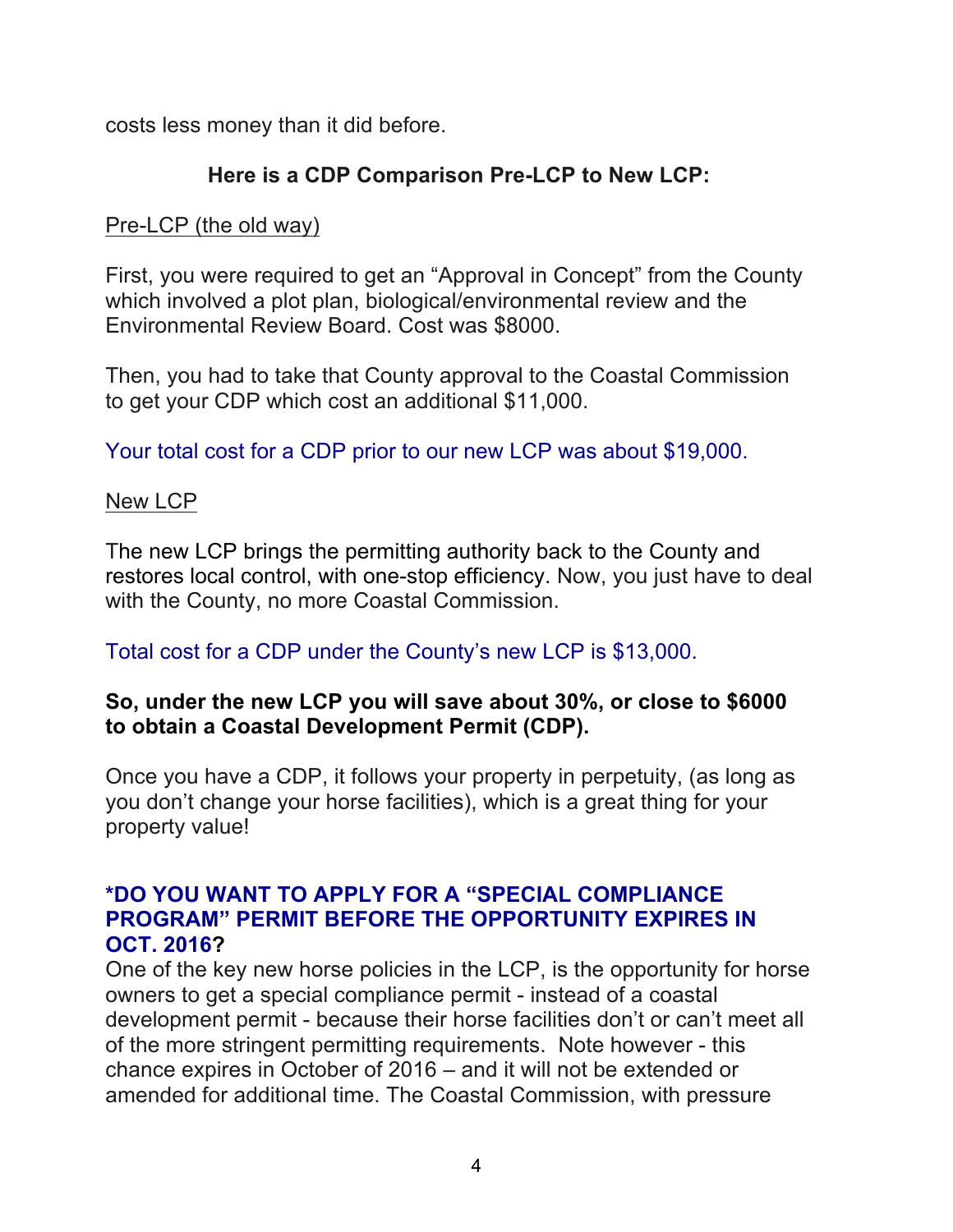from environmental organizations, made that quite clear when it agreed to include this key policy in the County's LCP. This is the window of opportunity – after that it will be gone.

### Here is how it works:

The Special Compliance (SCP) Program permit is available for up to three terms of 8 years each. The initial fees are \$9600 and \$3000-\$5400 for biological and environmental studies. Working with the County will involve monitoring and implementing best management practices. The renewal fee for the next two 8-year extensions will be about \$1150 each.

Thus, the total cost to legally permit an unlawful horse facility (one that cannot meet the conditions necessary to get a CDP) is about \$17,280 for 24 years. That averages out to a cost of about \$720 a year to get a lawful facility and peace of mind with no fear of retribution from neighbors or anyone else for that matter.

Yes, getting coastal development permits (CDP's) – has always been expensive – and even more so prior to the new LCP when permits had to be obtained from the Coastal Commission.

At least the County has streamlined what it can to reduce both the stress and cost.

The reality however, is there is increasing pressure from environmental groups, activists, and even water boards to clean up and tighten clean water standards – and horses and horsekeeping have always been a target in the Santa Monica Mountains. So, although alternatively to the three options outlined here, you could choose to do nothing - this is risky business - which will certainly get riskier as time goes on. Furthermore, the Special Compliance Program opportunity ends in Oct. 2016. And, the County is required to operate within the confines of the law.

We encourage you with all due haste to take action; contact LA County's Santa Monica Mountains LCP regional planning specialists at **818.880.3799.** Get their counsel – confidentially. This is another redeeming feature the County is offering because we are all vested in making this work together. The County will privately consult with each and every horse property owner to figure out what the best possible option/solution is.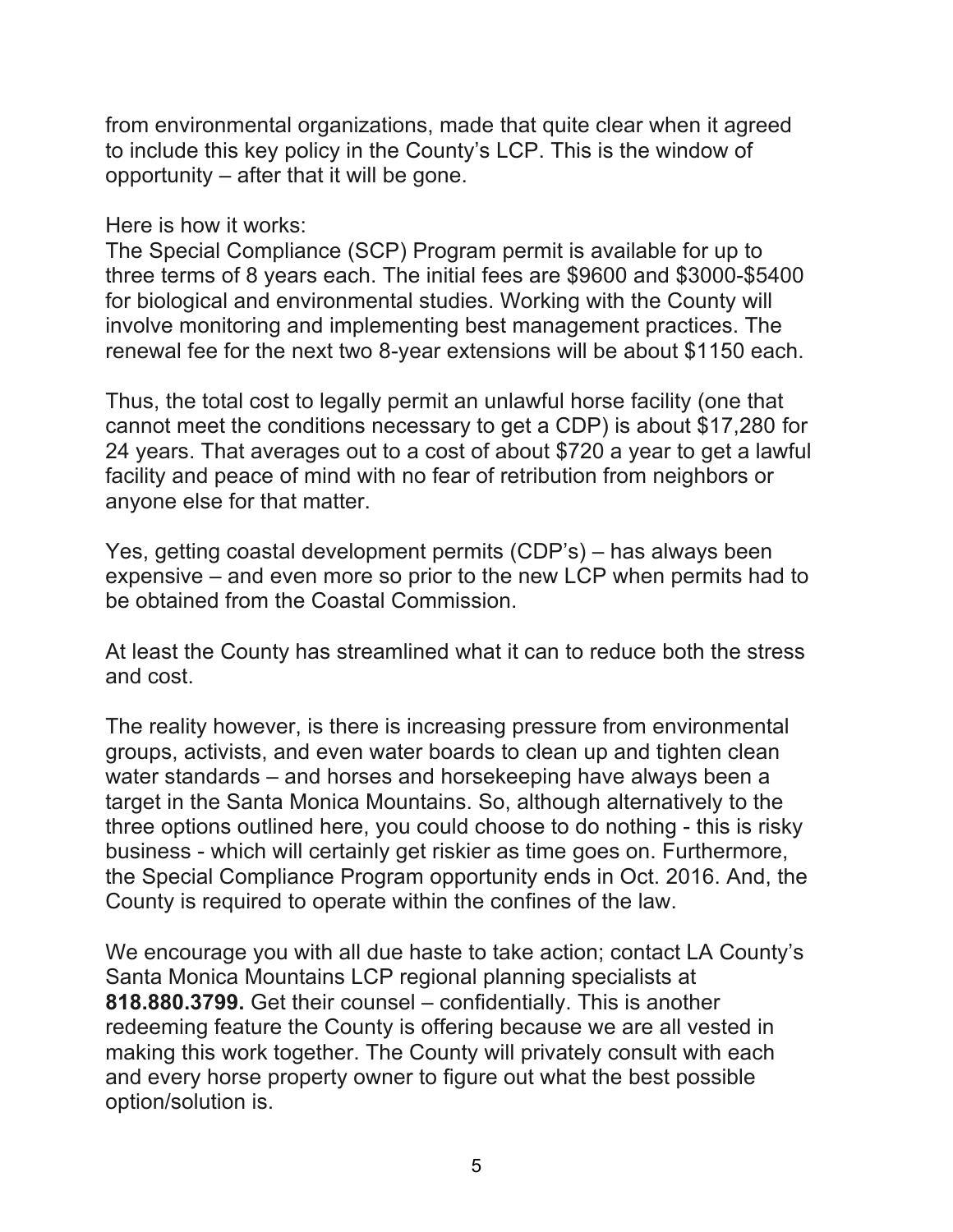And subsequently, you decide what works for you….

*\*Note – Numbers are approximate and have generally been rounded off. Worst-case scenarios are represented - so in many instances, the permitting costs in the new LCP could be even less than reflected here.* 

#### # # #

# **Here is the Comparison Cost Detail Between Pre-LCP and New-LCP:**

### **Assumptions:**

- Property owner wants to add horse facilities (2 horses, a barn, pipe corrals, structure for hay) or permit them
- The house is permitted
- Horse facilities will be between 1,000 sq feet and 10,000 sq feet.
- No grading involved
- No other entitlements needed

# **PRE-LCP**

- In Sensitive Environmental Resource Areas (SERA):
- Plot plan \$1,221
- Environmental review \$3,056
- ERB \$3,555

Then the applicant needs to take County approval and go get CDP from California Coastal Commission (CCC):

- CCC CDP - \$11,080

# **TOTAL COST - \$18,912**